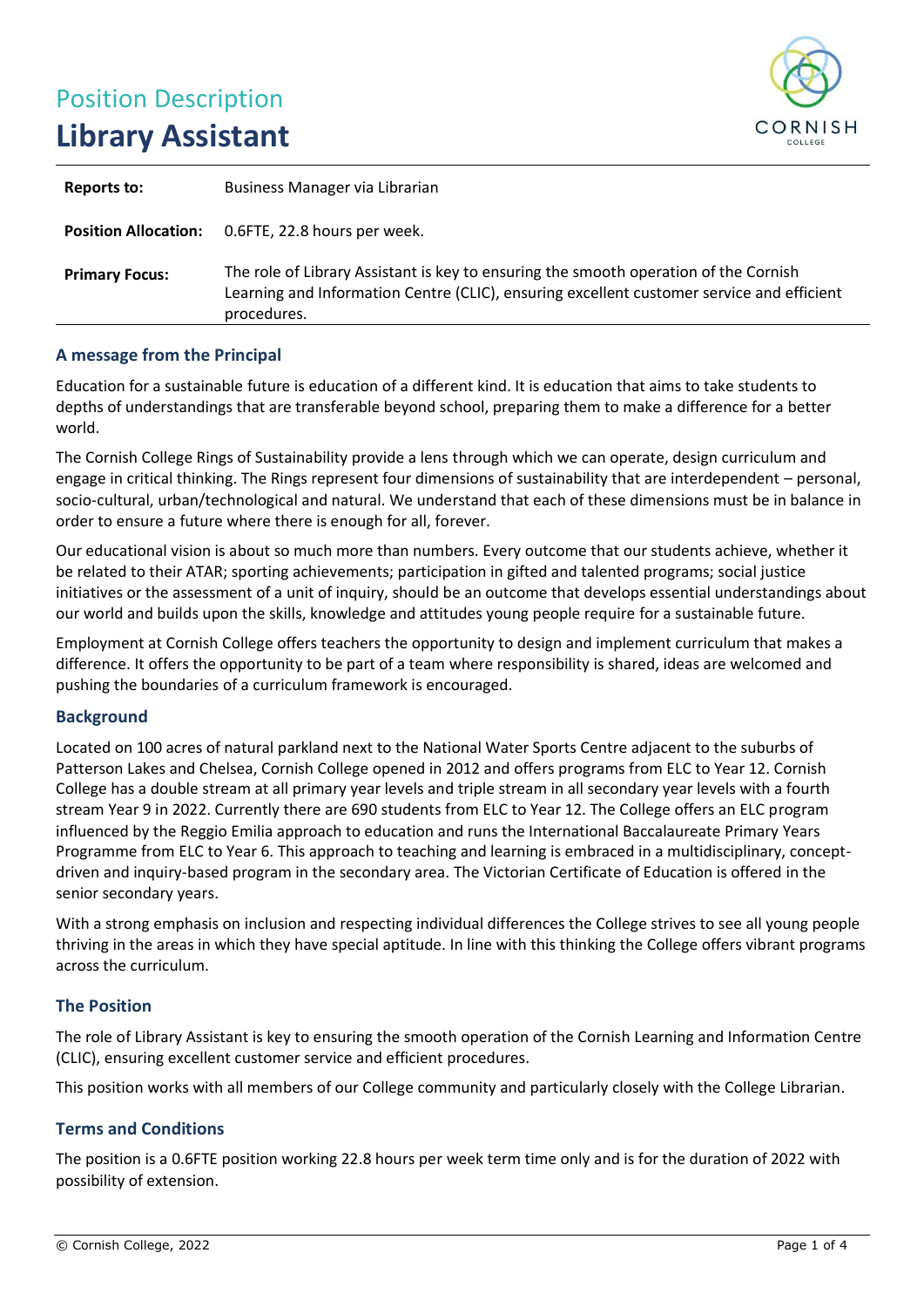## **Responsibilities**

The responsibilities of this position include, but are not limited, to the following:

- Support the provision of library resources to the College community, providing prompt, accurate and professional responses to students, staff and parents.
- Assist in the development and maintenance of both digital and physical library resources, including processing and repairing library materials, regular shelving, shelf reading, and tidying/moving of physical library materials and furniture.
- Assist in the acquisition and management of resources including purchasing, cataloguing, distribution, stocktake and removal.
- Monitor the status of printers, OPACs, online resources and ICT/AV equipment are fully operational, and report any malfunction to the ICT team for resolution.
- Operate the circulation desk and assist in the maintenance of the library management system, Access-It, to ensure that all client and catalogue records are accurate.
- Administer the ClickView video management system.
- Support the Librarian where required including but not limited to:
	- o Preparation of materials.
	- o Research assistance to students and teaching staff.
	- $\circ$  Assistance and participation in library activities, events and programs e.g., Book Week, Premiers' Reading Challenge.
	- $\circ$  Housekeeping and maintenance of the library environment and displays of library resources positioned around the college.
	- o Duties that may evolve as a result of technological innovation and change .

## **The Person**

The person needs to:

- Be willing to learn and be an enthusiastic, flexible, collaborative and engaged team member.
- Present a professional and positive demeanour and is a solution-oriented person
- Have a proven ability to work collaboratively and energetically, by being proactive, demonstrating initiative and a willingness to accept responsibility.
- Good oral and written communication skills, including ability to build rapport and communicate with children, parents and the College community.
- Have excellent attention to detail.
- Be efficient and have excellent organisational and time management skills.
- Initiative, enthusiasm and the flexibility to deal with the unexpected.
- The ability to operate in a professional manner, with discretion and confidentiality.
- Understand and build relationships with all members of the Cornish College community, demonstrating respect for all students, parents and staff.

#### **Skills and Qualifications**

Essential requirements:

- Relevant experience working in libraries, preferably in a educational library setting, or/and progress towards library qualifications.
- Professional presentation.
- Very good organisational and time management skills, with an ability to prioritise tasks.
- Intermediate ICT skills, including Google Suite, Microsoft Office, internet tools and mobile devices.
- All general support staff at Cornish College must hold a current Working with Children Check clearance for employment purposes and will be required to obtain a current Police Check.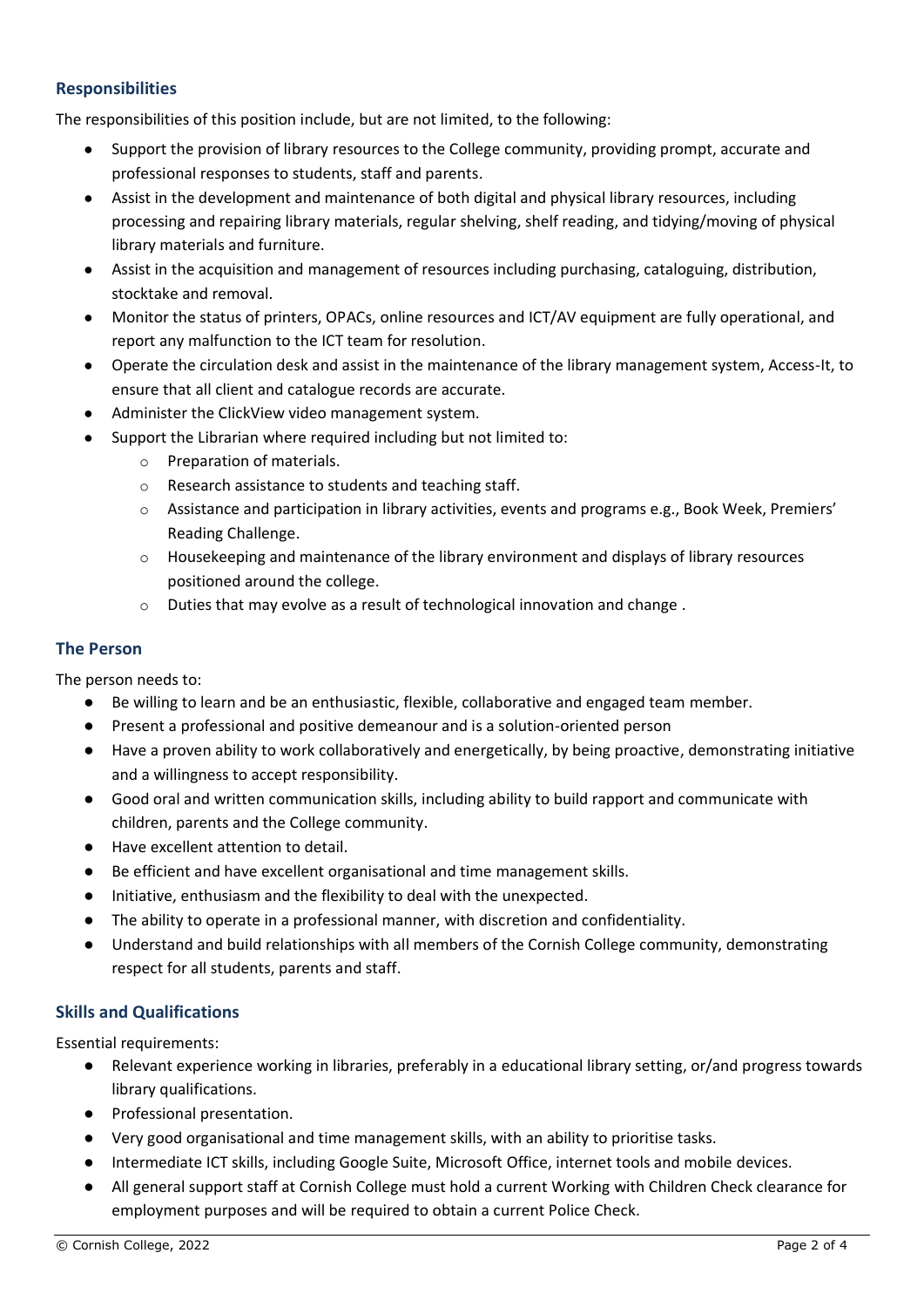● Proof of vaccination status required (double vaccination and booster) in accordance with Government Orders.

## **Note**

- Cornish College staff are welcome to be involved in the College's co-curricular program depending upon their particular skills and interests. With all these tasks it is the expectation of the College that staff will work collaboratively to share responsibilities as evenly as possible.
- The College is committed to an active partnership with parents and that parent expertise is used to enhance the educational program wherever possible.
- All staff are expected to attend staff meetings as arranged.
- There is also an expectation that all members of staff will attend the major school functions of the year.
- All staff are expected to be supportive of the Christian ethos of the College as would be expected of a school associated with the Uniting Church.

## **Child Safe Statement**

*Cornish College is committed to the safety and wellbeing of all children and all staff are expected to observe the [College Code of Conduct.](https://bck.csassurance.com/refdoc_atts/d4db5010-59df-0139-94a0-06c3e8eca7ae)*

The College Child Safe employer and is committed to the safety and welfare of children in our protection.

Cornish has systems to protect children from abuse and will take all allegations and concerns very seriously and respond to them consistently, in line with our policies and procedures.

All potential employees and volunteers will be required to comply with the College's Child Safe Policy and Code of Conduct, which are available on its website. Cornish performs thorough assessments of potential and existing employees in accordance with the legislated Child Safe Standards. The assessments will be used to ascertain whether the potential or existing employee is a fit and proper person and is suitable for child related work in a school environment and in the position applied for or held. The screening process includes, but is not limited to, Police Checks, Working with Children Checks, identity, qualification, VIT registration and reference checks.

## **Equal Opportunity**

Cornish College is committed to Equal Employment Opportunity principles and is committed to the principles of merit-based selection, equity, diversity and procedural fairness in our recruitment process.

Aboriginal and Torres Strait Islander peoples are encouraged to apply for all positions at Cornish College.

#### **Summary**

This position description should not be seen as limiting and may be altered to meet the needs of the College at any time.